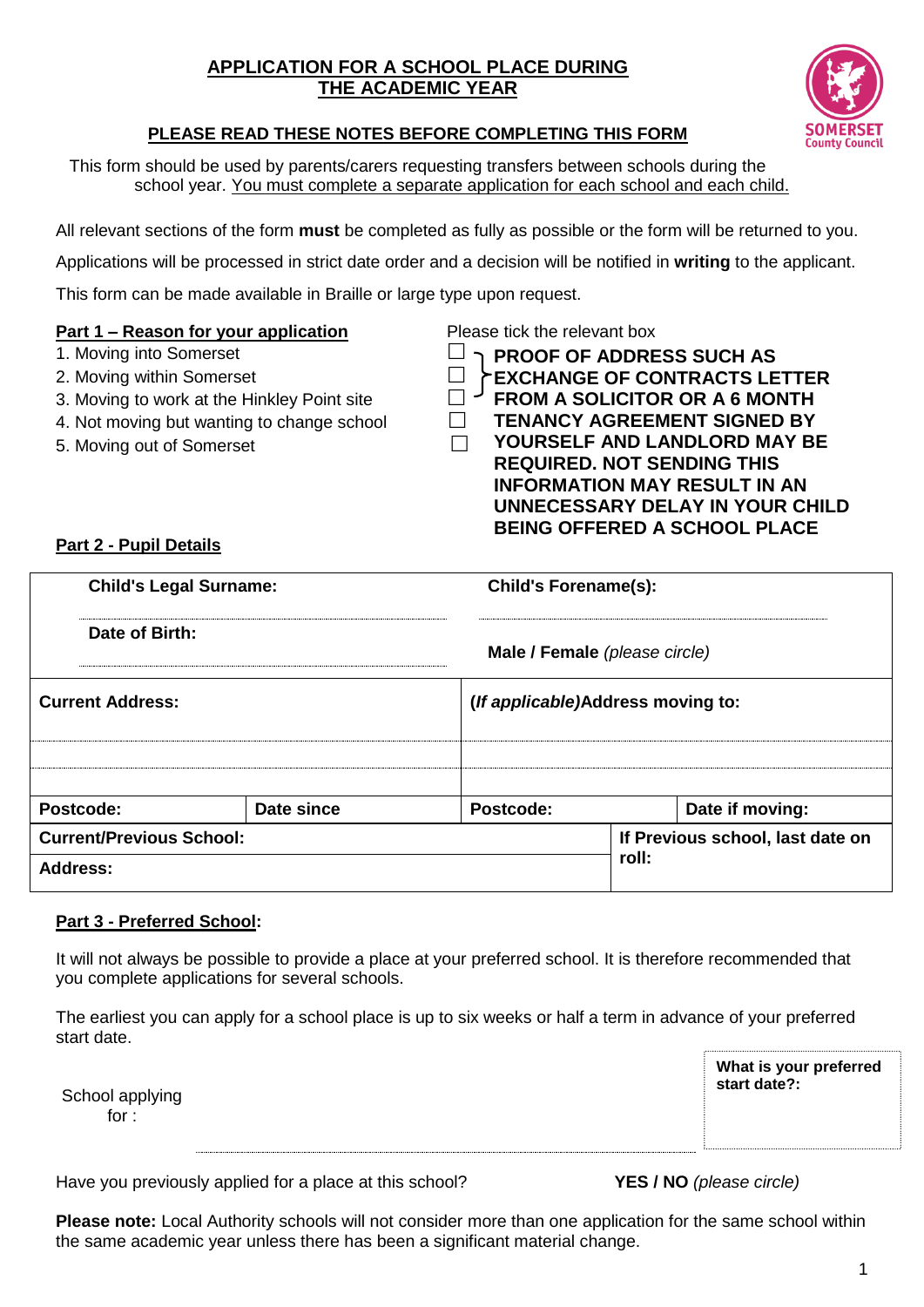#### **Part 4 – Supporting Information**

Your answers to the following questions are very important and the Admissions Authority will use this information in conjunction with the published over-subscription criteria to help determine whether your child has a priority for a place at your preferred school.

| 1.                                                                                                                                                                                                                                                                                                                 |                                  |
|--------------------------------------------------------------------------------------------------------------------------------------------------------------------------------------------------------------------------------------------------------------------------------------------------------------------|----------------------------------|
| Has your child previously been in care and is now formally adopted?                                                                                                                                                                                                                                                | <b>YES / NO</b> (please circle)  |
| Is this application for a child currently in the care of a Local Authority?<br>If Yes, which Local Authority? :<br>Name of Social Worker:                                                                                                                                                                          | YES / NO (please circle)         |
| <b>Contact Number:</b>                                                                                                                                                                                                                                                                                             |                                  |
| If you have answered Yes to either of the questions above, has the Virtual School been consulted about<br>a change of school?                                                                                                                                                                                      | <b>YES / NO</b> (please circle)  |
| If not, please ensure you send a copy of this application form to thevirtualschool@somerset.gov.uk<br>before submitting this form to the preferred school.                                                                                                                                                         |                                  |
| 2.                                                                                                                                                                                                                                                                                                                 |                                  |
| Does your child have an Education Health and Care Plan or a Statement of<br>Special Educational Needs (SEN)?                                                                                                                                                                                                       | YES / NO (please circle)         |
| If YES please speak to the SEN Casework Team by contacting 0300 123 2224. If your child does have<br>an Education Health and Care Plan or a Statement of Special Educational Needs you do not need to<br>complete this form.                                                                                       |                                  |
| If NO, do you believe there are important medical or special needs reasons why<br>a place should be allocated at one of your preferred schools (This does not<br>guarantee a place, but the Admissions Authority may need to consider this<br>information in connection with published over-subscription criteria) | <b>YES / NO</b> (please circle)  |
| Does your child have any specific disability of which a school should be aware?<br>If Yes, please supply any relevant information.                                                                                                                                                                                 | <b>YES / NO</b> (please circle)  |
| 3.                                                                                                                                                                                                                                                                                                                 |                                  |
| Does your child hold EEA (European Economic Area) citizenship?                                                                                                                                                                                                                                                     | YES / NO (please circle          |
| If you have indicated 'No', please attach a copy of your child's immigration documents.                                                                                                                                                                                                                            |                                  |
| 4.                                                                                                                                                                                                                                                                                                                 |                                  |
| Are you involved with the life and worship of a church?                                                                                                                                                                                                                                                            | YES / NO (please circle)         |
| If YES please provide details of your Priest/Minister/Leader and explain the<br>relationship on the appropriate 'Faith' Supplementary Information Form.                                                                                                                                                            |                                  |
| Name:                                                                                                                                                                                                                                                                                                              |                                  |
| Address:                                                                                                                                                                                                                                                                                                           |                                  |
|                                                                                                                                                                                                                                                                                                                    |                                  |
| Is your child baptised/christened?                                                                                                                                                                                                                                                                                 | <b>YES / NO</b> (please circle)  |
| If YES in which denomination?                                                                                                                                                                                                                                                                                      |                                  |
| If you are applying for a place at a Catholic Voluntary Aided School, you will need to supply a copy of the<br>Baptism / christening certificate.                                                                                                                                                                  |                                  |
|                                                                                                                                                                                                                                                                                                                    | Please tick if included $\lceil$ |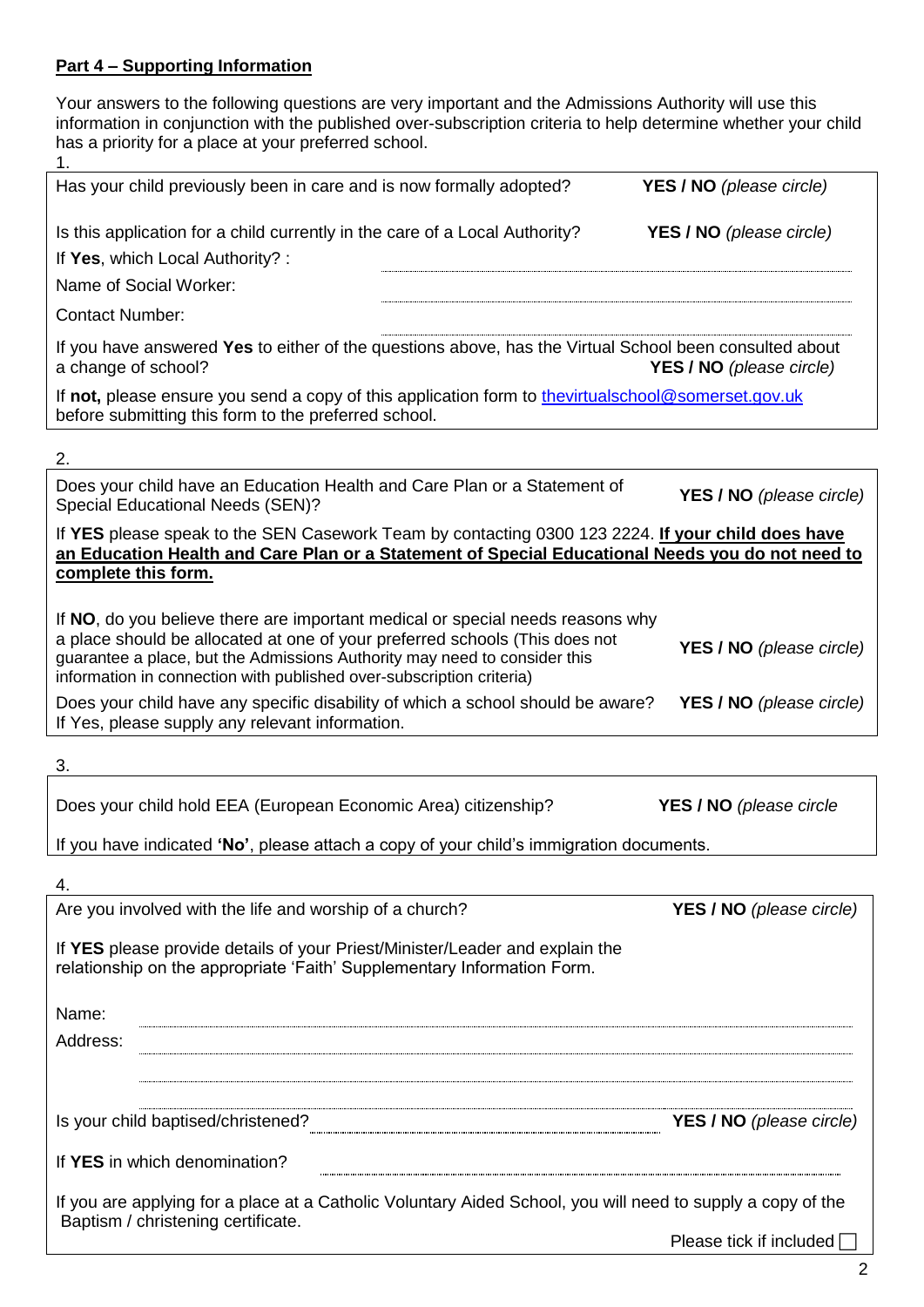5. Will there be any siblings on roll at your preferred school at the time the school place is required? The sibling(s) must be resident at the same address. If **YES** please provide details of each sibling(s):

| $\overline{\mathsf{I}}$ r $\mathsf{E}$ s piease provide details or each sibilitique. |                               |
|--------------------------------------------------------------------------------------|-------------------------------|
| Child's Legal Surname:                                                               | Child's Forename(s):          |
| Date of Birth:                                                                       | Male / Female (please circle) |
|                                                                                      |                               |
| School child attends:                                                                | Child's current Year          |
| Child's Legal Surname:                                                               | Child's Forename(s):          |
| Date of Birth:                                                                       | Male / Female (please circle) |
|                                                                                      |                               |
| School child attends:                                                                | Child's current Year          |

6.

Are either parents/carers members of staff at the preferred school? **YES / NO** *(please circle*

7. Fair Access Criteria – please tick if any of the following applies to your child. (Please note that ticking one of the boxes below does not guarantee a place at your preferred school. It will enable the Fair Access Protocol to be invoked should you be unable to secure a school place under the normal in year admission process)

| a) Children from the criminal justice system or Pupil Referral Unit or alternative provision who need |  |
|-------------------------------------------------------------------------------------------------------|--|
| to be reintegrated into mainstream education                                                          |  |

b) Children who have been out of education for two months or more

c) Children of Gypsies, Roma, Travellers, refugees and asylum seekers

d) Children who are homeless

e) Children / family working with Children's Social Care or Health professional

f) Children who are carers

g) Children with special educational need, disabilities or medical conditions (but without statement) h) Children known to the police or a number of other agencies

i) Children who have to move school because of domestic violence (whether staying in a refuge of with friends/other relatives)

j) Children in Year 6 and Year 10 pupils (from summer term)

k) Children in Year 11

l) Children of UK Service Personnel

m) Any other children who arrive in Somerset outside the normal admissions round who have difficulty securing a place

n) Children at risk of permanent exclusion from school

o) Children whose behaviour is a cause for concern

p) Children with poor attendance of 85% or less in the current or previous academic year

## **Part 5 - Applicant's Details**

| Title: Mr/Ms/Mrs/Miss/Other (please state) |                                                                                          |
|--------------------------------------------|------------------------------------------------------------------------------------------|
| Parent/Carer's Surname:                    | Parent/Carer's Forename:                                                                 |
| Relationship to child:                     |                                                                                          |
| Address (if different from child's):       |                                                                                          |
|                                            |                                                                                          |
|                                            | Postcode:                                                                                |
| Daytime Tel No:                            | Mobile Tel No:                                                                           |
| E-mail Address:                            | Do you have legal Parental Responsibility for<br>this child? (please circle)<br>YES / NO |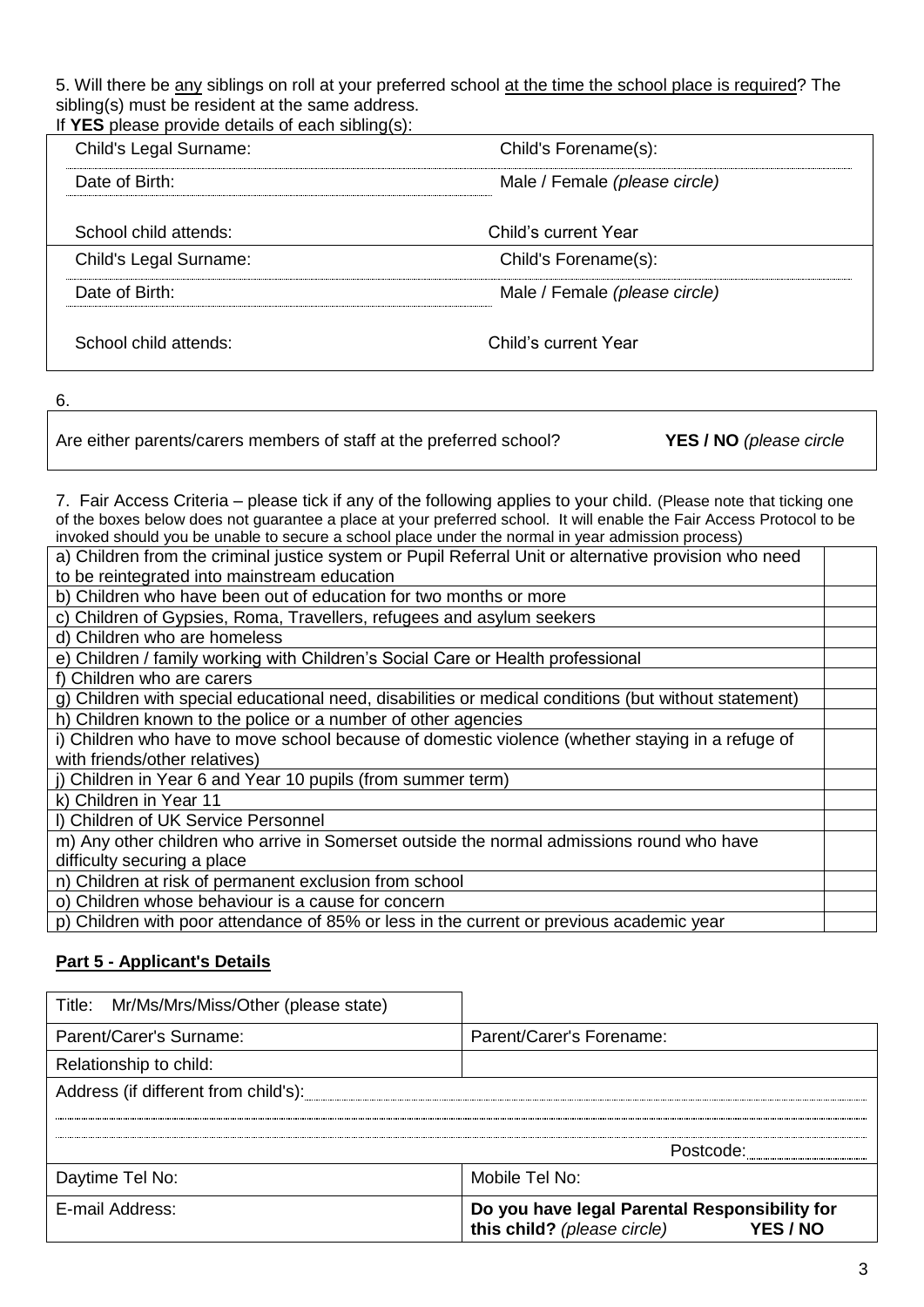#### **Part 6 - Declaration**

I understand that applications must be made by the child's legal parent/carer and that by signing the declaration below I will be confirming my understanding of the information provided on this application form and that the information I have provided is correct. I accept that the Admission Authority reserves the right to withdraw school places which have been obtained by providing incorrect or misleading information.

I understand that it is the parent's responsibility to ensure that the Admission Authority receives the completed application form safely. I note that it is recommended to send my application form by Special Delivery post, or obtain a proof of posting certificate, or a receipt from a County Hall Reception desk if my application is hand delivered. Furthermore, I understand that if my preferred schools include a school in another Local Authority (LA) area, that authority's timescale for providing a decision may be different.

I accept that where parents equally share parental responsibility and two applications are submitted for the same child, the Admission Authority will require the parents to agree which application is to be considered and which should be withdrawn. If parents cannot agree and there is no court order to determine majority responsibility, the preferences indicated by the parent who receives child benefit for the child concerned will be awarded a higher priority than those from the other parent.

I accept that the child's home address must be the place where the child permanently resides for the majority of the time. This would normally be at the same address as the person who has Parental Responsibility for the child and is their main carer. Where the child spends equal amounts of time with both carers, the Admissions Authority will consider the place of residence of the parent/carer who receives Child Benefit to be the child's home. Evidence of parental responsibility will be required should there be doubt and the Admissions Authority may undertake thorough residency checks and reserves the right to request independent confirmation of the child's address.

#### **Notification regarding the processing of any personal data supplied in this form**

**Data Controller**: Somerset County Council

**DPO contact** – [informationgovernance@somerset.gov.uk](mailto:informationgovernance@somerset.gov.uk)

**Purpose for processing:** The information that you give on this form will be used by the Council for the purpose of processing your application for a school place for your child.

**Legal basis for processing:** For sections 1 to 7: **By law:** The School Admissions Code 2014 which is statutory guidance for Local Authorities states that Local Authorities must provide a common application form that enables parents to express their preference for a place at any state funded school and Schedule 5 of the Deed of Development Consent Obligations relating to Hinkley Point C, Somerset. **Legitimate Interests:** For the prevention and detection of crime (Fraud Act 2006) and to help improve services. For section 8: Consent: we will only share your information with preferred schools if you indicate this, and you can withdraw your consent at any time.

**Data Sharing** – the personal data provided will be shared with early years settings, health authorities, schools, academies and free schools and may also be shared with other SCC service providers, the Department for Education, Somerset County Councils software supplier and School Appeal Panels. If you are applying for a school outside Somerset it may be shared with other Local Authorities and schools and academies in their area. Data may be shared by schools with a private admissions provider. If you indicate you are moving to work at the Hinkley Point site statistics will be shared with EDF Energy but no personal data will be shared. SCC will not disclose this information to any unauthorised person or body.

**Transfers abroad:** this data is held within the EU and is accessible by the approved application provider.

**Data Retention:** The personal data supplied on this form will be retained for as long as is necessary to meet our statutory requirements and legitimate interests and it will be disposed of in a manner appropriate to its sensitivity. **Your Rights:** You have the right to ask Somerset County Council to a copy of your data, the right to rectify or erase your personal data, and the right to object to processing. However these rights are only applicable if the Council has no other legal obligation concerning that data. You also have the right to complain to the regulator,<https://ico.org.uk/> **Consequences:** For sections 1 to 7: If you do not supply this information to us, we will not be able to process your application for a school place for your child.

For more information see [www.somerset.gov.uk/privacy](http://www.somerset.gov.uk/privacy)

#### **Signature of Parent/Carer/ Guardian: Date:**

#### **Part 7 – Submitting your application form**

When you are satisfied that you have provided all the relevant information on your application form and any necessary Supplementary Information Form(s) including proof of address, please ensure that you have signed the declaration in Part 6 and then submit your completed application to your preferred school.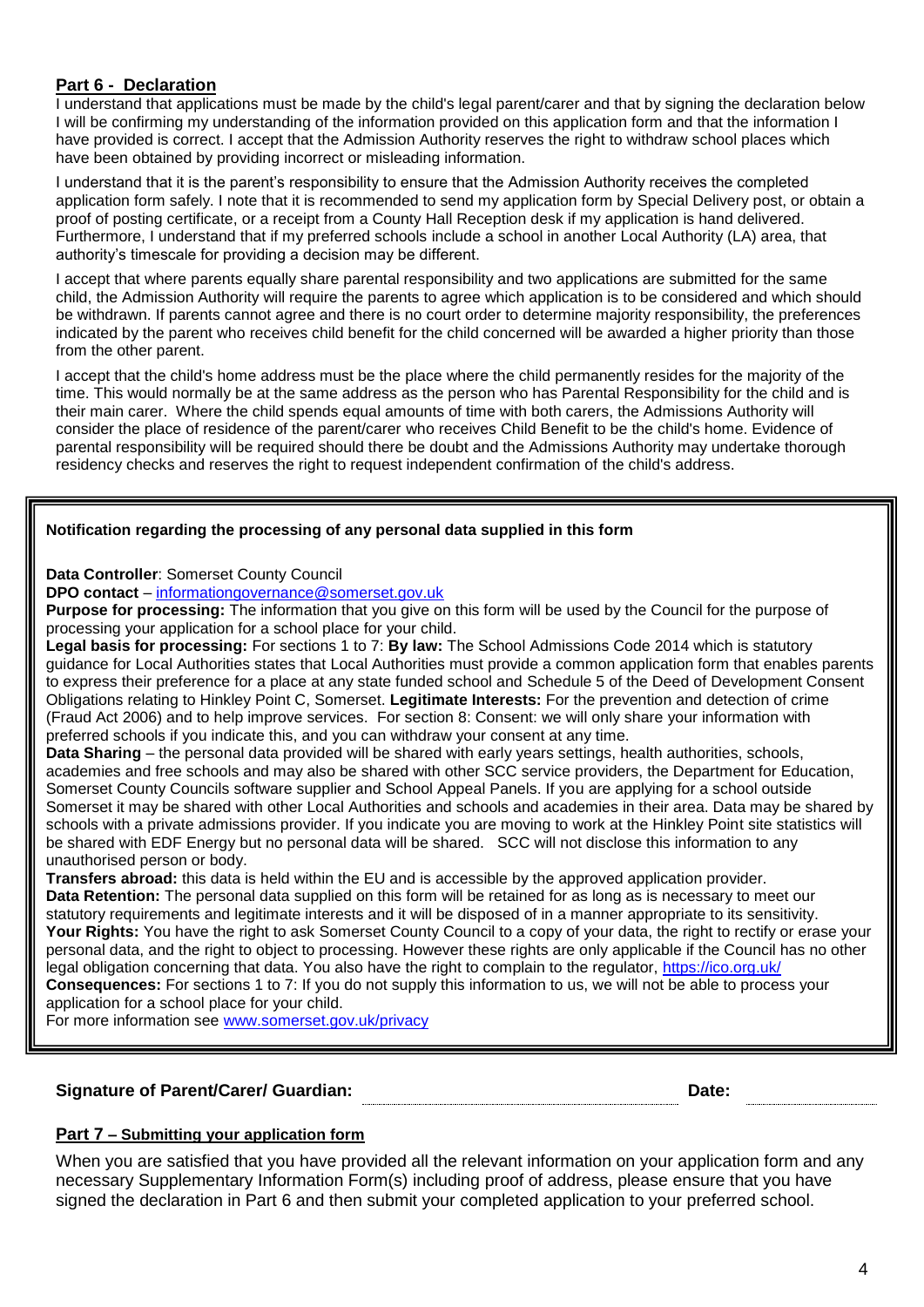# **IMPORTANT INFORMATION**

The information requested in parts 8 and 9 **will not** be used to make the decision whether or not to offer your child a school place. This information is used solely for the purpose of identifying whether your child meets the criteria for consideration under Fair Access and to assist the new school with planning for your child's admission. You will be neither advantaged nor disadvantaged by completing these sections.

Moving school for whatever reason is a very important decision to make.

The Local Authority would strongly advise you to:

- 1. Discuss the move with your child's current school before taking the decision to transfer your child to another school.
- 2. Visit your all preferred schools before making an application

Part 8 to be completed by parent/carer Part 9 to be completed by current or previous school

**There is no statutory requirement to complete sections 8 and 9 however we would encourage you to consider sharing information about your child.**

By signing I understand that any information provided in sections 8 and 9 will be shared with the schools for which I have made a preference.

Please tick the box if you would like the Admission Authority to obtain the information contained in part 9 from your child's current or previous school on your behalf  $\Box$ 

Print name:

Signature of parent / Guardian:

If completed, please send sections 8 and 9 with your application form to your preferred school.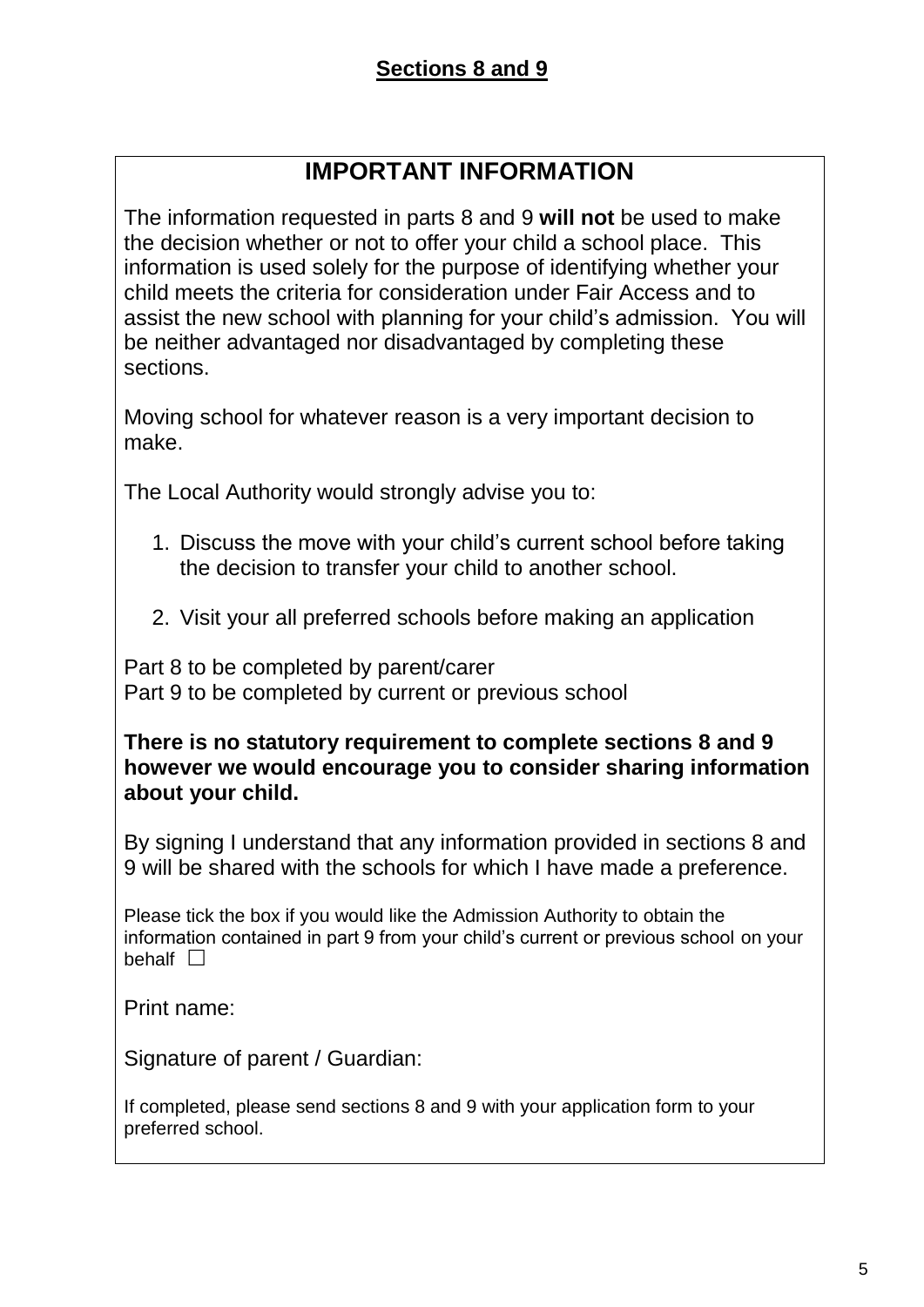*Not to be used to make a decision as to whether or not a place is offered. This information is to be used for the purposes of assisting the new school with planning for your child's admission.*

#### **Part 8 – Additional Information**

#### **Reason for leaving**

Permanently excluded  $\square$  Fixed term excluded  $\square$  Other  $\square$  (Please provide details)

Why do you want your child to change school? (Please give as much further information as you can, using a separate sheet if required.)

I have discussed my reasons for wanting to change school with my child's current school. Please provide the name of the person(s) you have spoken to at your child's current school –

Date of any meetings -

Have any of the following services been involved with your child in the last 3 years? **YES / NO** *(please circle)*

| (Please tick all relevant boxes below)<br>Parent Family Support Advisor (PFSA) □ |                          | Access Liaison Officer                     |                   |
|----------------------------------------------------------------------------------|--------------------------|--------------------------------------------|-------------------|
|                                                                                  |                          |                                            |                   |
| Medical tuition team                                                             |                          | <b>Educational Psychologist</b>            |                   |
| <b>Children's Social Care</b>                                                    |                          | Child and Adolescent Mental Health Service | $\blacksquare$    |
| <b>Behaviour Support Worker</b>                                                  | $\overline{\phantom{0}}$ | <b>Physical Impairment Team</b>            |                   |
| Elective Home Education Team                                                     | L                        | <b>Traveller Education Service</b>         |                   |
| Safeguarding Children Team                                                       | $\mathbf{L}$             | Speech, Language and Communication Team,   | $\vert \ \ \vert$ |
| <b>Autism Team</b>                                                               | L                        | <b>Children's Autism Outreach Team</b>     |                   |
| Other – (Please specify) $-$                                                     |                          |                                            |                   |
| Is your child attending school regularly? Yes $\Box$                             |                          | No <sub>1</sub>                            |                   |
| If no, is an Education Attendance Officer involved?                              |                          | Yes l<br>No L                              |                   |

If your child is not attending regularly, please state why.